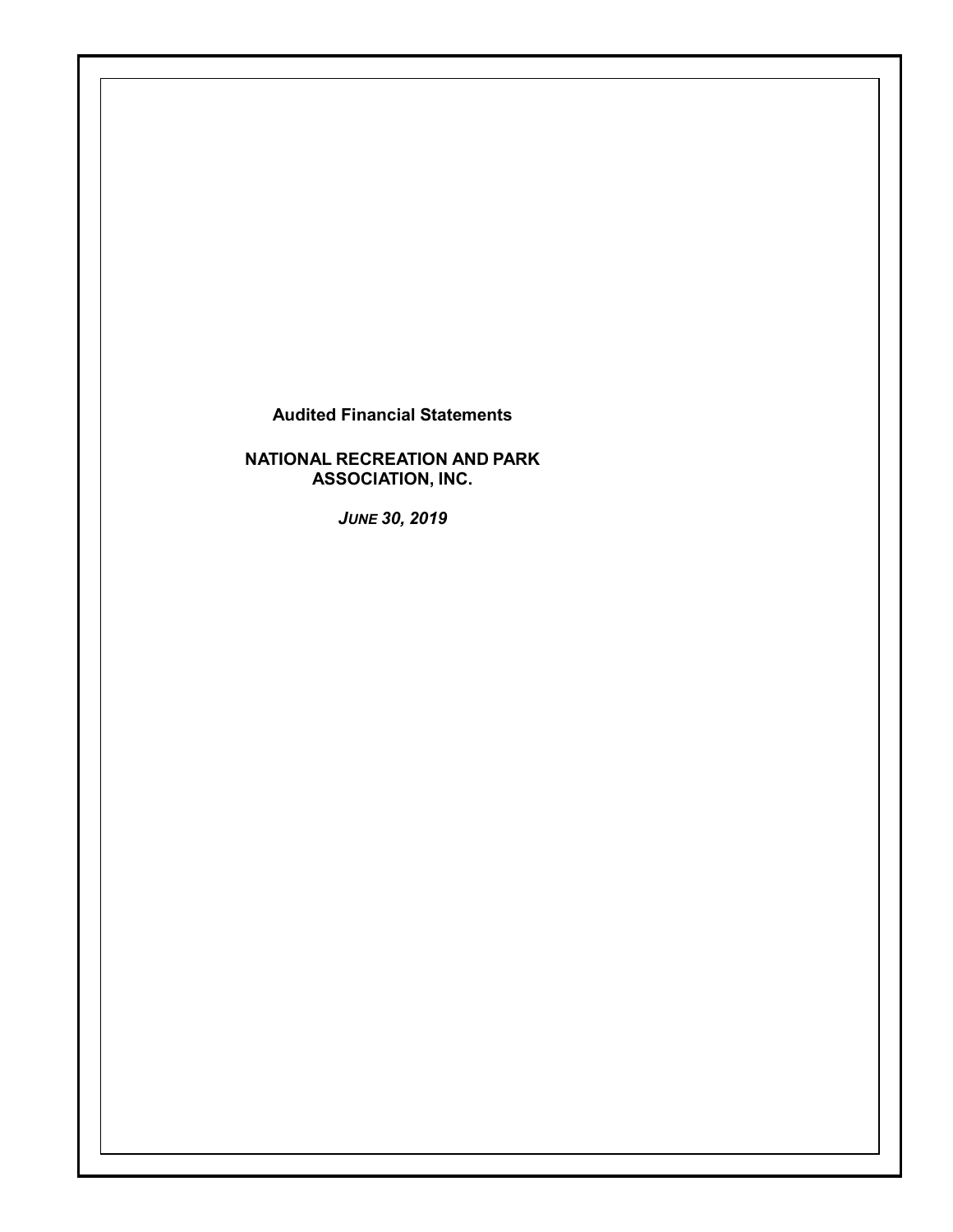# **Contents**

| <b>Independent Auditor's Report</b> | $1 - 2$ |
|-------------------------------------|---------|
| <b>Financial Statements</b>         |         |
| Statements of financial position    | 3       |
| Statements of activities            | 4       |
| Statement of functional expenses    | 5       |
| Statements of cash flows            | 6       |
| Notes to the financial statements   | 7 - 17  |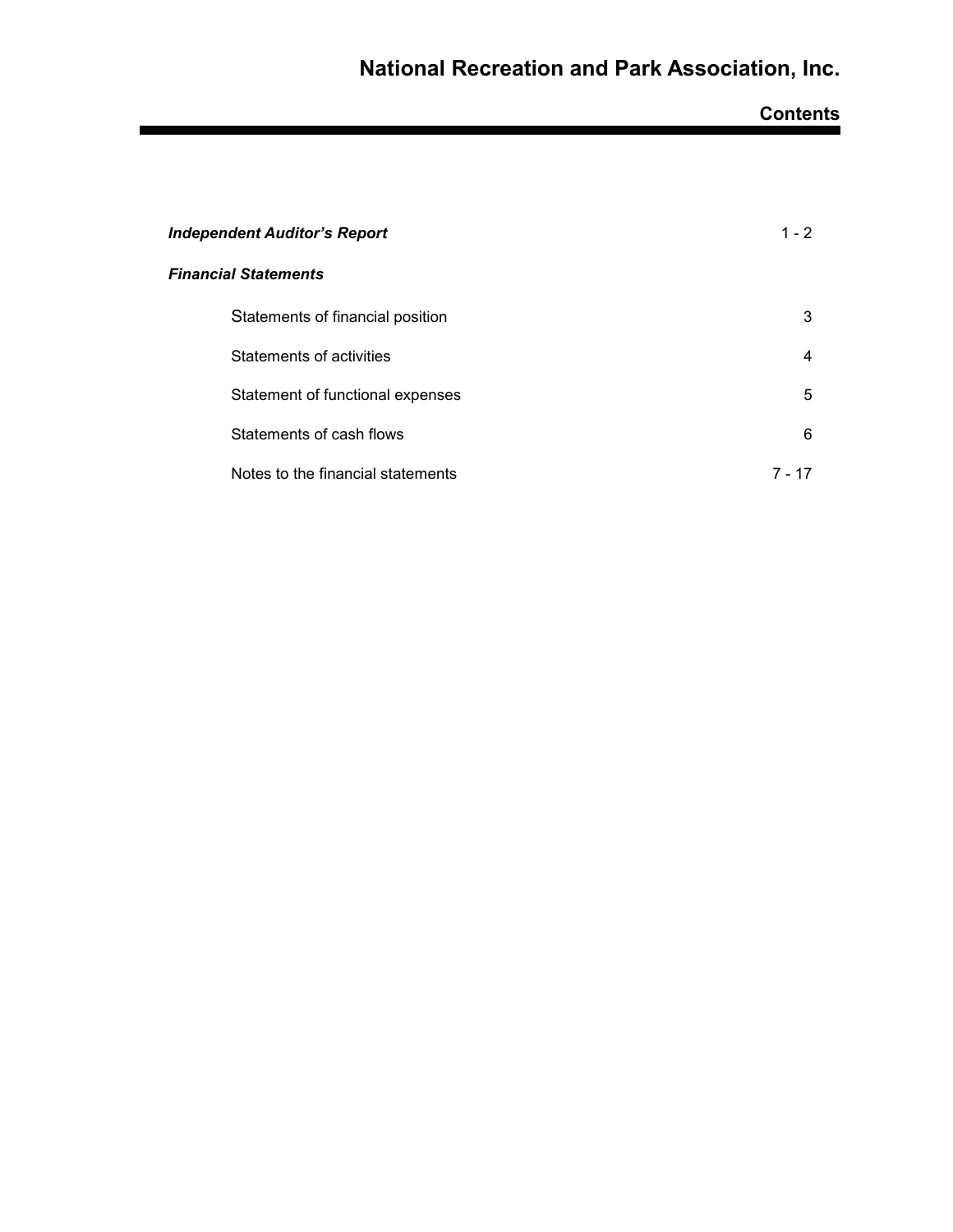

A Professional Corporation

Certified Public Accountants and Consultants

# $\Delta\sim 10^{11}$  km s  $^{-1}$

2021 L Street, NW

 $\Delta\sim 10^{11}$  km s  $^{-1}$ 

**SUITE 400** 

 $\mathcal{L}^{\mathcal{A}}$  ,  $\mathcal{L}^{\mathcal{A}}$  ,  $\mathcal{L}^{\mathcal{A}}$  ,  $\mathcal{L}^{\mathcal{A}}$ 

WASHINGTON, DC

20036

 $\mathbf{r} = \mathbf{r} - \mathbf{r} = \mathbf{r}$  .

**TELEPHONE** 

202/293-2200

and a state

FACSIMILE

202/293-2208

 $\mathcal{L}^{\text{c}}$  ,  $\mathcal{L}^{\text{c}}$  ,  $\mathcal{L}^{\text{c}}$  ,  $\mathcal{L}^{\text{c}}$ 

## **Independent Auditor's Report**

To the Board of Directors National Recreation and Park Association, Inc.

### **Report on the Financial Statements**

We have audited the accompanying financial statements of National Recreation and Park Association, Inc. (the Association), which comprise the statement of financial position as of June 30, 2019, and the related statements of activities, functional expenses and cash flows for the year then ended, and the related notes to the financial statements. The statement of financial position, statement of activities, and statement of cash flows as of and for the year ended June 30, 2018 were audited by other auditors whose report thereon, dated September 11, 2018, expressed an unmodified opinion on those statements.

### **Management's Responsibility for the Financial Statements**

Management is responsible for the preparation and fair presentation of these financial statements in accordance with accounting principles generally accepted in the United States of America; this includes the design, implementation, and maintenance of internal control relevant to the preparation and fair presentation of financial statements that are free from material misstatement, whether due to fraud or error.

### **Auditor's Responsibility**

Our responsibility is to express an opinion on these financial statements based on our audit. We conducted our audit in accordance with auditing standards generally accepted in the United States of America. Those standards require that we plan and perform the audit to obtain reasonable assurance about whether the financial statements are free of material misstatement.

An audit involves performing procedures to obtain audit evidence about the amounts and disclosures in the financial statements. The procedures selected depend on the auditor's judgment, including the assessment of the risks of material misstatement of the financial statements, whether due to fraud or error. In making those risk assessments, the auditor considers internal control relevant to the Association's preparation and fair presentation of the financial statements in order to design audit procedures that are appropriate in the circumstances, but not for the purpose of expressing an opinion on the effectiveness of the Association's internal control. Accordingly, we express no such opinion. An audit also includes evaluating the appropriateness of accounting policies used and the reasonableness of significant accounting estimates made by management, as well as evaluating the overall presentation of the financial statements.

We believe that the audit evidence we have obtained is sufficient and appropriate to provide a basis for our audit opinion.

### **Opinion**

In our opinion, the 2019 financial statements referred to above present fairly, in all material respects, the financial position of National Recreation and Park Association, Inc. as of June 30, 2019, and the changes in net assets and cash flows for the year then ended in accordance with accounting principles generally accepted in the United States of America.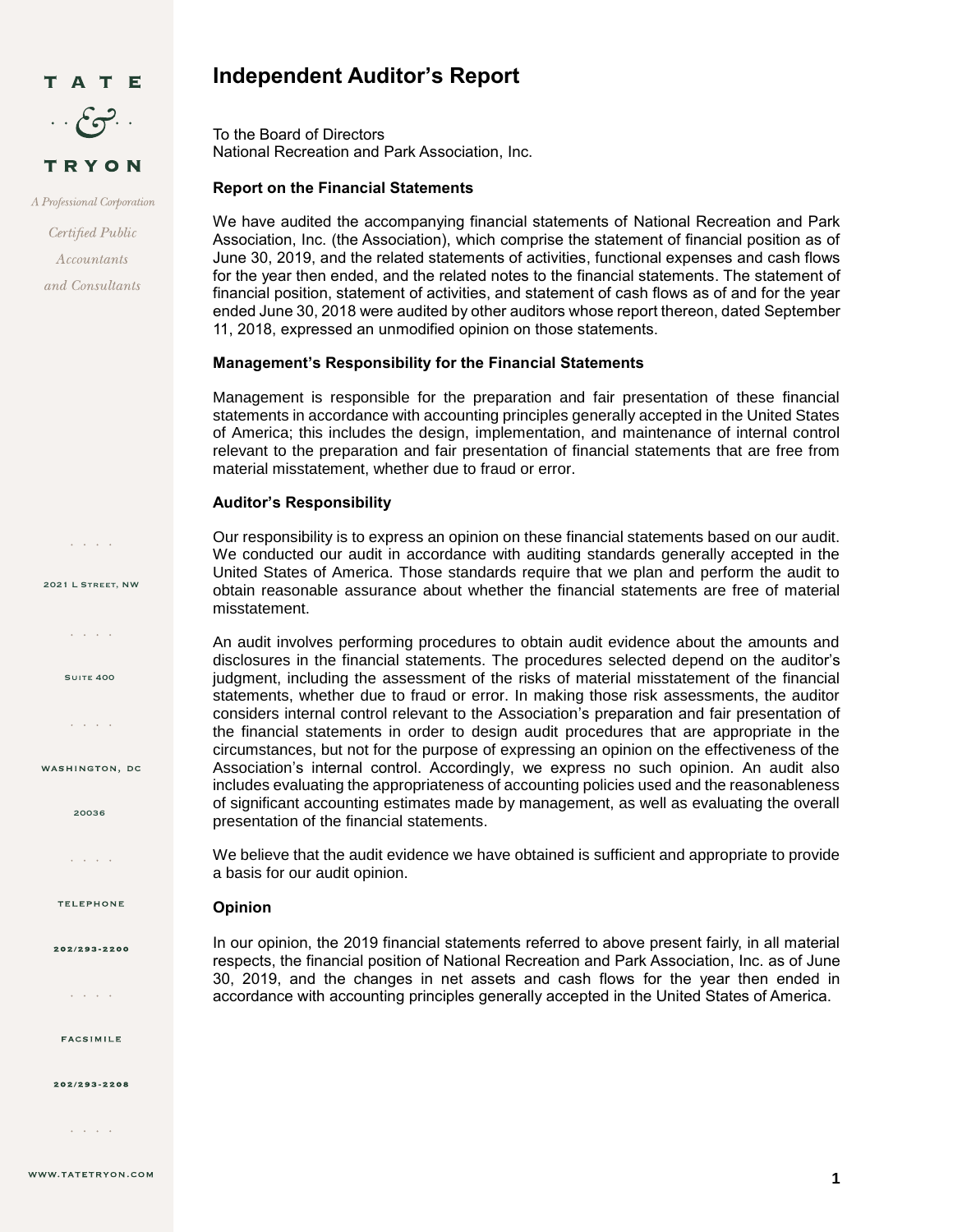To the Board of Directors September 11, 2019 Page 2 of 2

#### **Adoption of Accounting Standards Update 2016-14**

As described in Note A to the financial statements, the Financial Accounting Standards Board (FASB) issued Accounting Standards Update 2016-14, *Not-for-Profit Entities* (Topic 958): *Presentation of Financial Statements of Not-for-Profit Entities* (ASU 2016-14). As required by the FASB, the Association adopted the provisions of ASU 2016-14 during the year ended June 30, 2019. In addition to changes in terminology used to describe categories of net assets throughout the financial statements, new disclosures were added regarding liquidity and the availability of resources and functional expenses. There was no change in the Association's previously reported change in net assets as a result of the adoption of the ASU. Our opinion is not modified with respect to this matter.

#### **Restatement of 2018 Financial Statements**

As discussed in Note N, the June 30, 2018 financial statements have been restated to reflect a correction in the treatment of a beneficial interest in trust. Our opinion is not modified with respect to this matter.

Tate & Tryon

September 11, 2019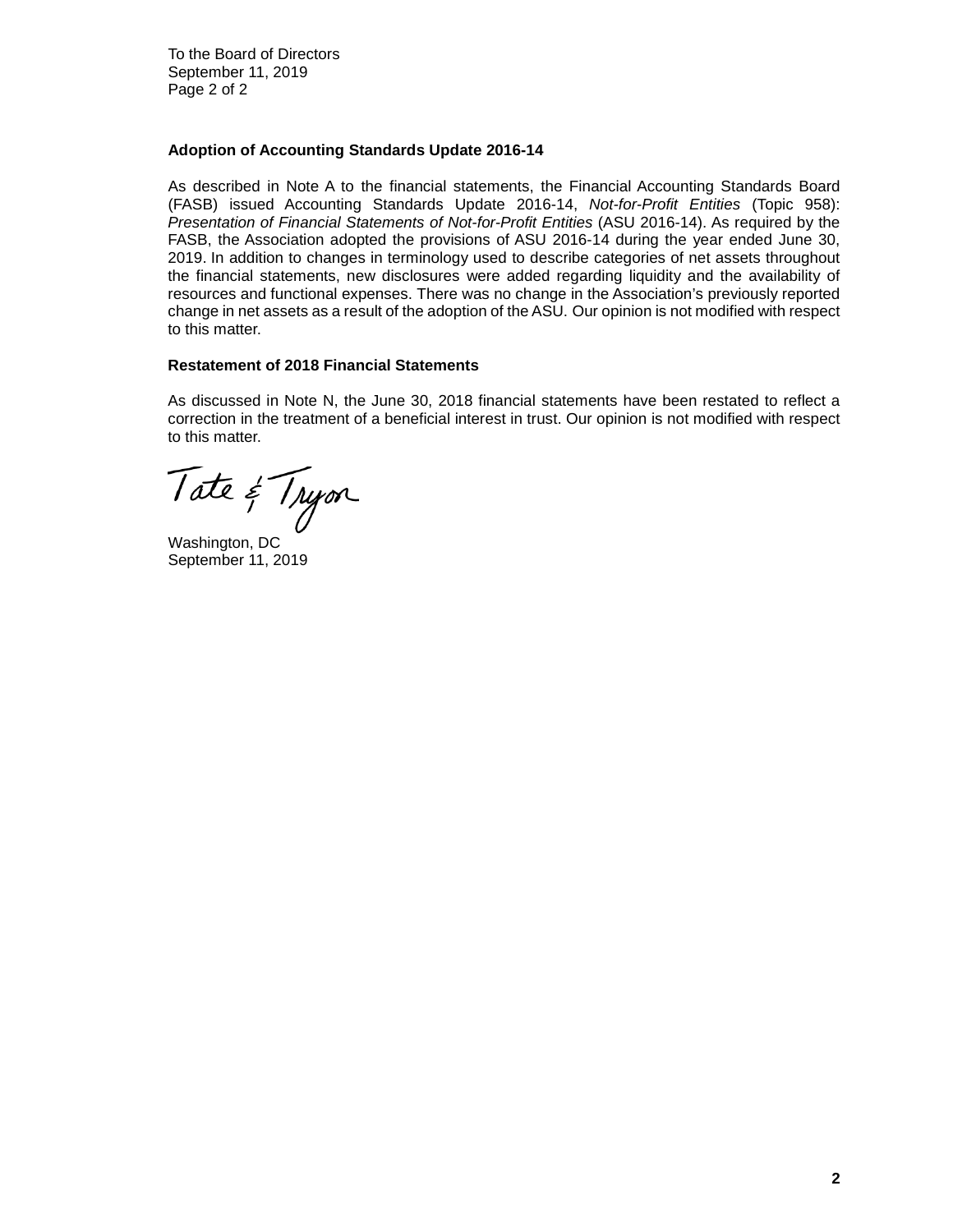| <b>June 30,</b>                                  |    | 2019       | (as restated)<br>2018 |
|--------------------------------------------------|----|------------|-----------------------|
| <b>Assets</b>                                    |    |            |                       |
| Cash and cash equivalents                        | \$ | 6,841,603  | \$<br>5,892,798       |
| Contributions receivable                         |    | 1,887,541  |                       |
| Accounts receivable, net                         |    | 643,259    | 453,277               |
| Prepaid expenses and other assets                |    | 582,103    | 549,640               |
| Inventory                                        |    | 45.056     | 44,628                |
| Investments                                      |    | 7,037,318  | 6,453,442             |
| Deferred compensation                            |    | 296,809    | 265,967               |
| Property and equipment, net                      |    | 2,534,731  | 2,758,388             |
| Beneficial interest in trust                     |    | 1,062,312  | 993,331               |
| <b>Total assets</b>                              | S  | 20,930,732 | \$<br>17,411,471      |
| <b>Liabilities and Net Assets</b><br>Liabilities |    |            |                       |
| Accounts payable and accrued expenses            | \$ | 763,934    | \$<br>723,868         |
| Accrued salaries and related expenses            |    | 599,518    | 653,329               |
| Deferred revenue                                 |    | 5,209,571  | 4,875,889             |
| Deferred compensation                            |    | 296,809    | 265,967               |
| <b>Total liabilities</b>                         |    | 6,869,832  | 6,519,053             |
| Net assets                                       |    |            |                       |
| Net assets without donor restrictions            |    | 6,179,741  | 5,156,080             |
| Net assets with donor restrictions               |    | 7,881,159  | 5,736,338             |
| Total net assets                                 |    | 14,060,900 | 10,892,418            |
| <b>Total liabilities and net assets</b>          | \$ | 20,930,732 | \$<br>17,411,471      |

## **Statements of Financial Position**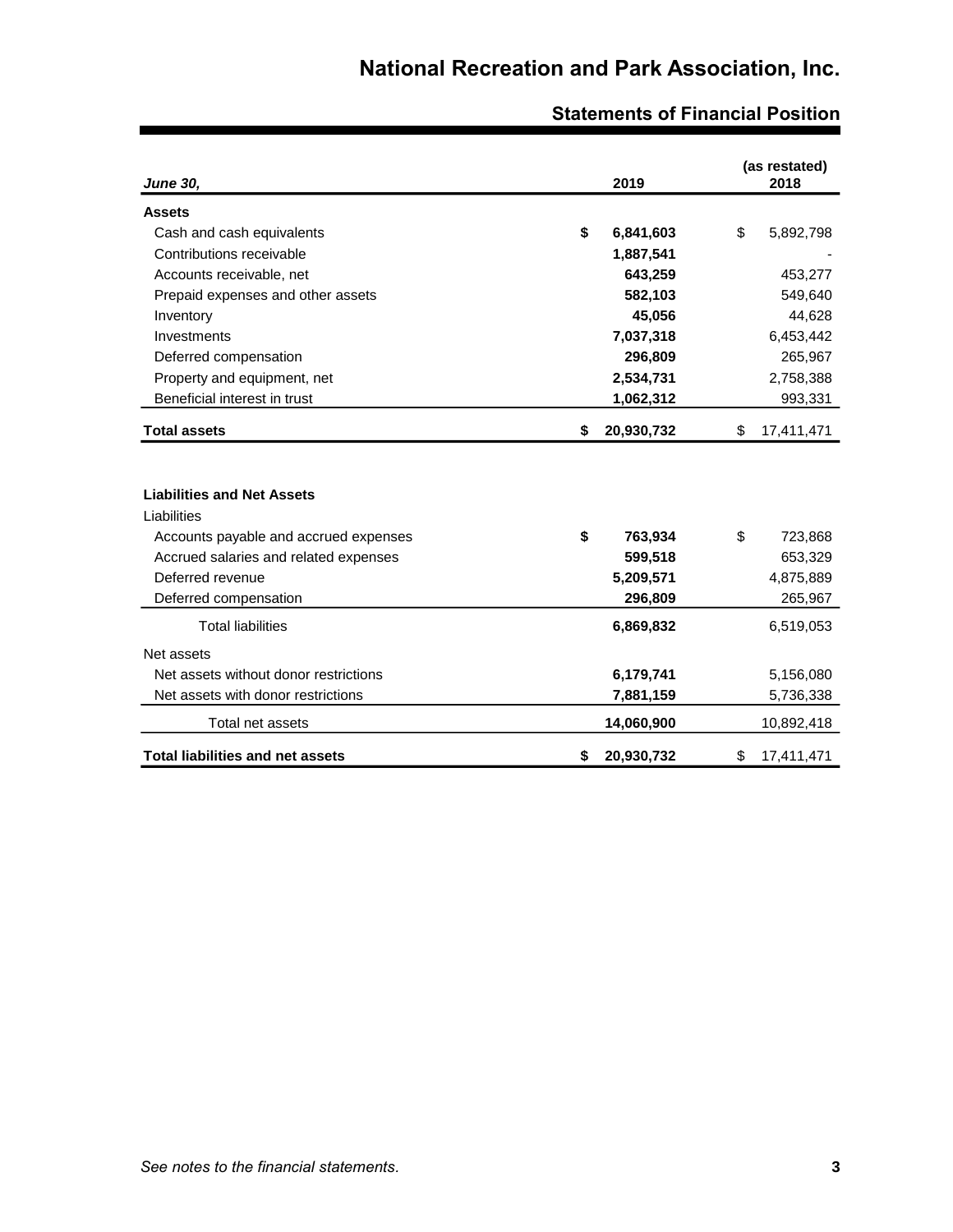| Year Ended June 30,                                  | 2019               | (as restated)<br>2018 |
|------------------------------------------------------|--------------------|-----------------------|
| <b>Activities without donor restrictions</b>         |                    |                       |
| Revenue and support                                  |                    |                       |
| Conference and exposition                            | \$<br>5,343,452    | \$<br>5,064,459       |
| Membership dues                                      | 2,614,782          | 2,714,604             |
| <b>Education services</b>                            | 1,882,620          | 1,445,639             |
| Certification and accreditation                      | 1,342,758          | 1,214,319             |
| Publications and advertising                         | 1,171,197          | 1,217,405             |
| Grants and contributions                             | 648,057            | 592,190               |
| Investment income, net                               | 231,448            | 242,203               |
| Other income                                         | 122,692            | 91,338                |
| Net assets released from restriction                 | 6,908,011          | 6,549,962             |
| Total revenue and support without donor restrictions | 20,265,017         | 19,132,119            |
| Expense                                              |                    |                       |
| Program services                                     |                    |                       |
| Partnerships, programs, and grants                   | 7,155,100          | 6,873,633             |
| Knowledge and learning                               | 2,768,650          | 2,022,695             |
| Conferences and exposition                           | 2,238,506          | 2,098,874             |
| Publications                                         | 948,068            | 876,277               |
| Marketing and communications                         | 914,266            | 810,926               |
| Memberships                                          | 821,911            | 894,374               |
| Public policy<br>Strategic initiatives               | 642,382<br>162,156 | 620,183<br>161,941    |
|                                                      |                    |                       |
| Total program services                               | 15,651,039         | 14,358,903            |
| Supporting services                                  |                    |                       |
| Management and general                               | 3,484,617          | 3,506,051             |
| Fundraising                                          | 105,700            | 461,375               |
| Total supporting services                            | 3,590,317          | 3,967,426             |
| Total expense                                        | 19,241,356         | 18,326,329            |
| Change in net assets without donor restrictions      | 1,023,661          | 805,790               |
| <b>Activities with donor restrictions</b>            |                    |                       |
| Grants and contributions                             | 8,831,329          | 5,965,205             |
| Investment income, net                               | 152,522            | 221,825               |
| Gain on interest in trust                            | 68,981             | 66,275                |
| Net assets released from restriction                 | (6,908,011)        | (6, 549, 962)         |
| Change in net assets with donor restrictions         | 2,144,821          | (296, 657)            |
| Change in net assets                                 | 3,168,482          | 509,133               |
| Net assets, beginning of year                        | 10,892,418         | 10,383,285            |
| Net assets, end of year                              | \$<br>14,060,900   | \$<br>10,892,418      |

## **Statements of Activities**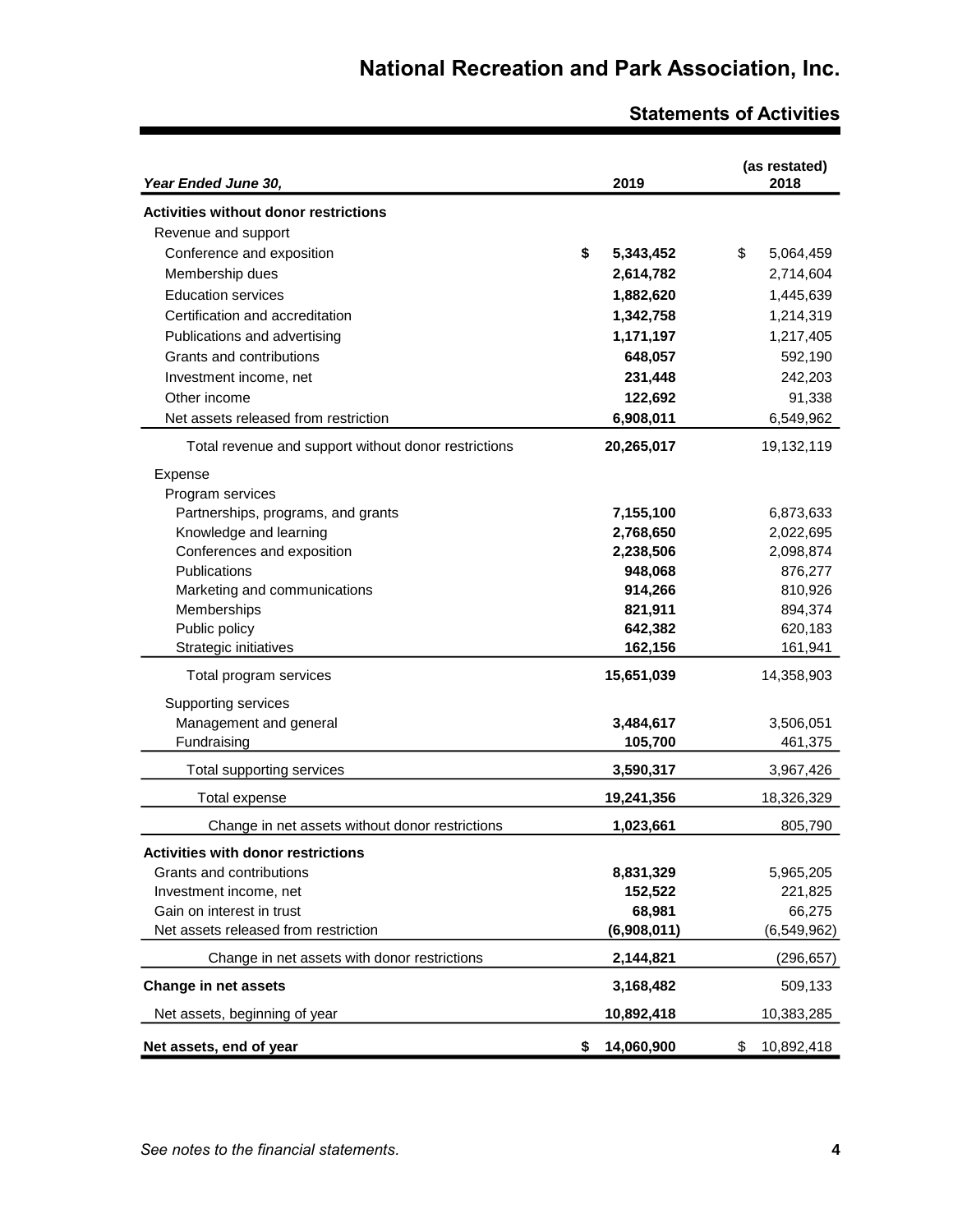## **Statement of Functional Expenses** *Year Ended June 30, 2019 (With Comparative Totals for 2018)*

|                                                              |                          |                          |                    |                     | <b>Program Services</b>  |                          |                 |                          |                 |                 |                          |              |              |
|--------------------------------------------------------------|--------------------------|--------------------------|--------------------|---------------------|--------------------------|--------------------------|-----------------|--------------------------|-----------------|-----------------|--------------------------|--------------|--------------|
|                                                              | Partnerships.            | Knowledge                | <b>Conferences</b> |                     |                          |                          |                 |                          | <b>Total</b>    |                 |                          |              |              |
|                                                              | Programs,                | and                      | and                |                     | <b>Marketing and</b>     |                          | <b>Public</b>   | <b>Strategic</b>         | Program         | Management      |                          | 2019         | 2018         |
|                                                              | and Grants               | Learning                 | <b>Expositions</b> | <b>Publications</b> | Communications           | <b>Memberships</b>       | Policy          | Initiatives              | <b>Services</b> | and General     | <b>Fundraising</b>       | <b>Total</b> | Total        |
| Salary and benefits                                          | .604.780<br>\$.          | 1,043,265<br>\$          | 611.083<br>-\$     | 467.363<br>S.       | 676,741<br>\$            | 539,485                  | 451.987         | 151,512<br>- \$          | 5,546,216<br>£. | 1,916,658<br>\$ | 67.603<br>\$             | 7,530,477    | 7,115,433    |
| Grant promotions                                             | 4,356,912                |                          |                    |                     |                          |                          |                 |                          | 4,356,912       |                 |                          | 4,356,912    | 4,526,943    |
| Legal and professional fees                                  | 824,893                  | 599,613                  | 1.872              | 121,361             | 181,666                  | 64,829                   | 3.771           | 1,000                    | 1,799,005       | 625,621         | 26,139                   | 2,450,765    | 2,179,250    |
| Meeting expenses                                             | 133,513                  | 397,002                  | 1,358,834          |                     | 26                       | 920                      | 44,805          | $\overline{\phantom{a}}$ | 1,935,100       | 68,856          | 1,507                    | 2,005,463    | 1,672,759    |
| Travel expenses                                              | 146,813                  | 345,509                  | 44,523             | 27,531              | 23,730                   | 17.676                   | 71.800          | 8,390                    | 685,972         | 60,038          | 3,215                    | 749.225      | 622,033      |
| Printing                                                     | 9,947                    | 86,625                   | 27,011             | 218,609             | 9,764                    | 23,186                   | 822             | 1,199                    | 377,163         | 1,837           | 124                      | 379.124      | 318,974      |
| Bank and credit card fees                                    |                          | 48,953                   | 81.542             | 17,536              | 2,833                    | 42.612                   | 675             | $\overline{\phantom{a}}$ | 194,151         | 11,259          | 1.637                    | 207.047      | 195,487      |
| Postage and freight                                          | 5,967                    | 51,864                   | 4.547              | 87,210              | 1,931                    | 34,524                   | 218             | $\overline{\phantom{a}}$ | 186,261         | 1.446           | $\overline{\phantom{a}}$ | 187,707      | 191,164      |
| Other expenses (including COGS & bad debt)                   | 2,516                    | 28,663                   | 54,918             |                     | $\sim$                   | 68,763                   | 39              | $\overline{\phantom{a}}$ | 154,899         | 6,301           | $\overline{\phantom{a}}$ | 161,200      | 152,113      |
| Software licensing fees                                      |                          | 131,324                  |                    | 163                 | $\overline{\phantom{a}}$ |                          |                 | $\overline{\phantom{a}}$ | 131.487         | 163,215         | $\overline{\phantom{a}}$ | 294.702      | 315,789      |
| Office equipment and supplies                                | 34,973                   | 11,569                   | 5.380              | 5,471               | 5,594                    | 6,838                    | 5,176           | $\overline{\phantom{a}}$ | 75,001          | 74.423          | $\overline{\phantom{a}}$ | 149.424      | 137,111      |
| Advertising and public relations                             | 12,870                   | 10,414                   | 19.302             | 530                 | 1.772                    | 11.641                   | 150             | $\overline{\phantom{a}}$ | 56,679          |                 | 2,325                    | 59.004       | 55,136       |
| Dues and professional resources                              | 1,112                    | 4,720                    | 1,989              | 2,714               | 5,518                    | 35                       | 24,382          | 15                       | 40,485          | 5,122           | 3,095                    | 48,702       | 56,336       |
| Occupancy                                                    |                          | 173                      |                    |                     |                          | 1,899                    | 34,653          | $\overline{\phantom{a}}$ | 36,725          | 2,536           | $\overline{\phantom{a}}$ | 39,261       | 46,109       |
| Telephone                                                    | 6,610                    | 3,094                    | 278                | 990                 | 1,580                    | 2,811                    | 3,512           | 40                       | 18,915          | 48,638          | 55                       | 67,608       | 70,206       |
| Insurance                                                    | 168                      | 2,132                    | 12,273             | . .                 | $\sim$                   | $\overline{\phantom{a}}$ | 18              | $\overline{\phantom{a}}$ | 14,591          | 68,153          | $\overline{\phantom{a}}$ | 82,744       | 85,083       |
| Contracted and temporary help                                |                          | $\overline{\phantom{a}}$ | 14,098             |                     |                          |                          |                 | $\overline{\phantom{a}}$ | 14,098          | (9)             | $\overline{\phantom{a}}$ | 14,089       | 14,779       |
| In-Kind travel vouchers                                      | 12,000                   |                          |                    |                     |                          |                          |                 | $\overline{\phantom{a}}$ | 12,000          |                 |                          | 12,000       | 27,800       |
| Training and development                                     | 1,875                    | 3,103                    | 856                |                     |                          | 3.341                    | 374             | $\overline{\phantom{a}}$ | 9,549           | 16,117          | $\overline{\phantom{a}}$ | 25,666       | 75,890       |
| Depreciation and loss on disposals of property and equipment | $\overline{\phantom{a}}$ | 627                      |                    |                     | 3,111                    |                          |                 | $\overline{\phantom{a}}$ | 3,738           | 239,325         | $\overline{\phantom{a}}$ | 243,063      | 245,793      |
| Repairs and maintenance                                      |                          |                          |                    | 1,743               |                          |                          |                 |                          | 1,743           | 175,072         | $\overline{\phantom{a}}$ | 176,815      | 162,187      |
| Unrelated business income taxes                              | 151                      |                          |                    | 328                 |                          |                          |                 |                          | 479             | 9               | $\overline{\phantom{a}}$ | 488          | (11, 854)    |
| Commissions                                                  |                          |                          |                    | (3, 481)            |                          | 3,351                    |                 |                          | (130)           |                 |                          | (130)        | 71,808       |
|                                                              | 7.155.100                | 2.768.650                | 2.238.506          | 948.068<br>s        | 914.266<br>-S            | 821.911                  | 642.382<br>- 55 | 162.156                  | \$15.651.039    | 3.484.617       | 105.700<br>S             | \$19,241,356 | \$18,326,329 |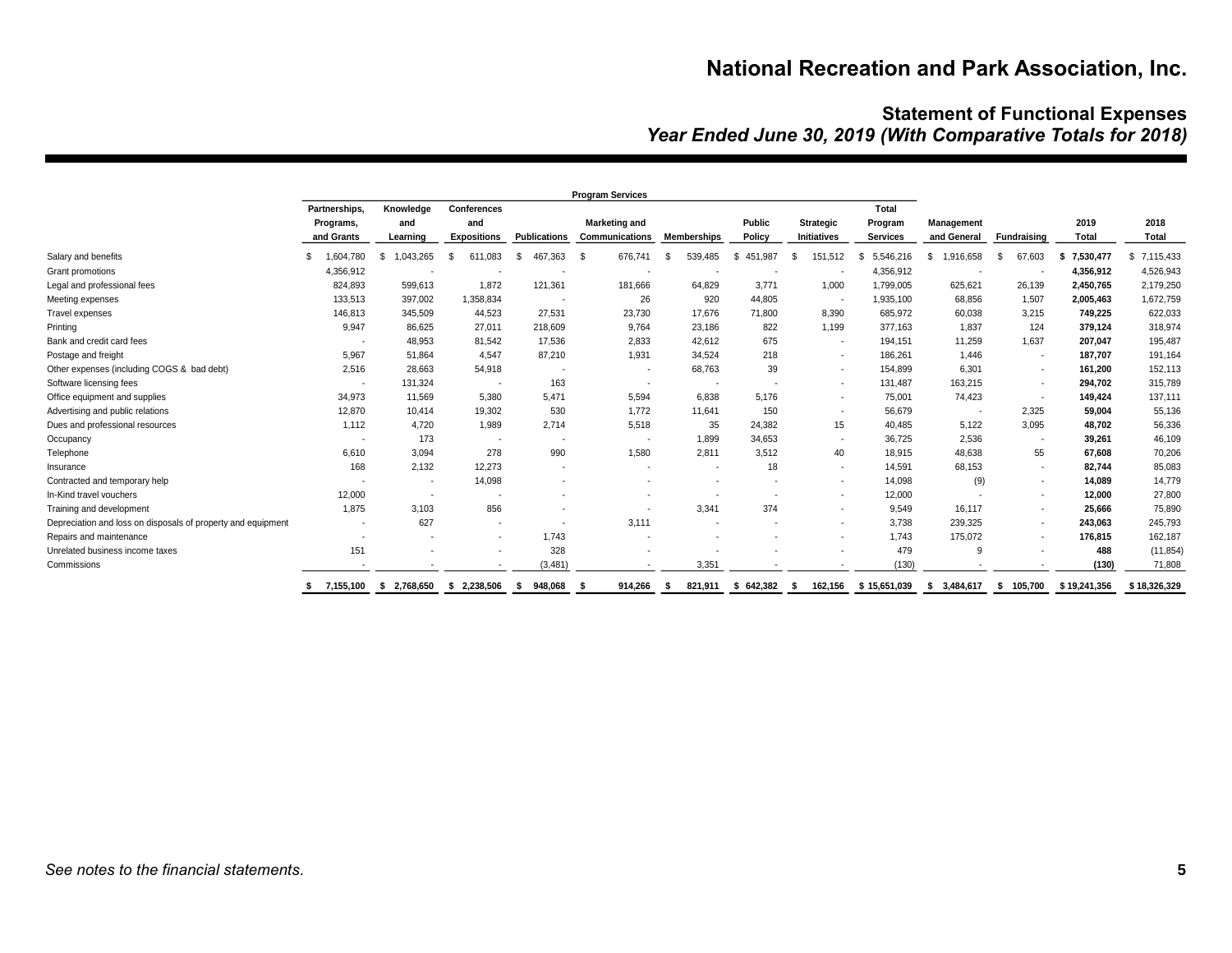| Year Ended June 30,                              | 2019            | (as restated)<br>2018 |
|--------------------------------------------------|-----------------|-----------------------|
| Cash flows from operating activities             |                 |                       |
| Change in net assets                             | \$<br>3,168,482 | \$<br>509,133         |
| Adjustments to reconcile change in net assets to |                 |                       |
| net cash provided by operating activities:       |                 |                       |
| Net gain on investments                          | (252, 984)      | (397, 499)            |
| Gain on beneficial interest in trust             | (68, 981)       | (66, 275)             |
| Loss on disposal of property and equipment       | 12,016          | 6,361                 |
| Depreciation and amortization                    | 231,047         | 239,432               |
| Bad debt provision                               |                 | 6,542                 |
| Changes in assets and liabilities:               |                 |                       |
| Contributions receivable                         | (1,887,541)     |                       |
| Accounts receivable                              | (189, 982)      | (114, 158)            |
| Prepaid expenses and other assets                | (32, 463)       | (203, 641)            |
| Inventory                                        | (428)           | (21, 021)             |
| Accounts payable and accrued expenses            | 40,066          | 496,198               |
| Accrued salaries and related expenses            | (53, 811)       | 117,183               |
| Deferred revenue                                 | 333,682         | 667,798               |
| Total adjustments                                | (1,869,379)     | 730,920               |
| Net cash provided by operating activities        | 1,299,103       | 1,240,053             |
| Cash flows from investing activities             |                 |                       |
| Purchases of property and equipment              | (19, 406)       | (185, 649)            |
| Purchases of investments                         | (7, 327, 798)   | (116, 181)            |
| Proceeds on sale of investments                  | 6,996,906       | 49,733                |
| Net cash used in investing activities            | (350, 298)      | (252,097)             |
| Net increase in cash and cash equivalents        | 948,805         | 987,956               |
| Cash and cash equivalents, beginning of year     | 5,892,798       | 4,904,842             |
| Cash and cash equivalents, end of year           | \$<br>6,841,603 | \$<br>5,892,798       |
| <b>Supplemental Information</b>                  |                 |                       |
| Cash paid for taxes                              | \$              | \$<br>42,558          |

# **Statements of Cash Flows**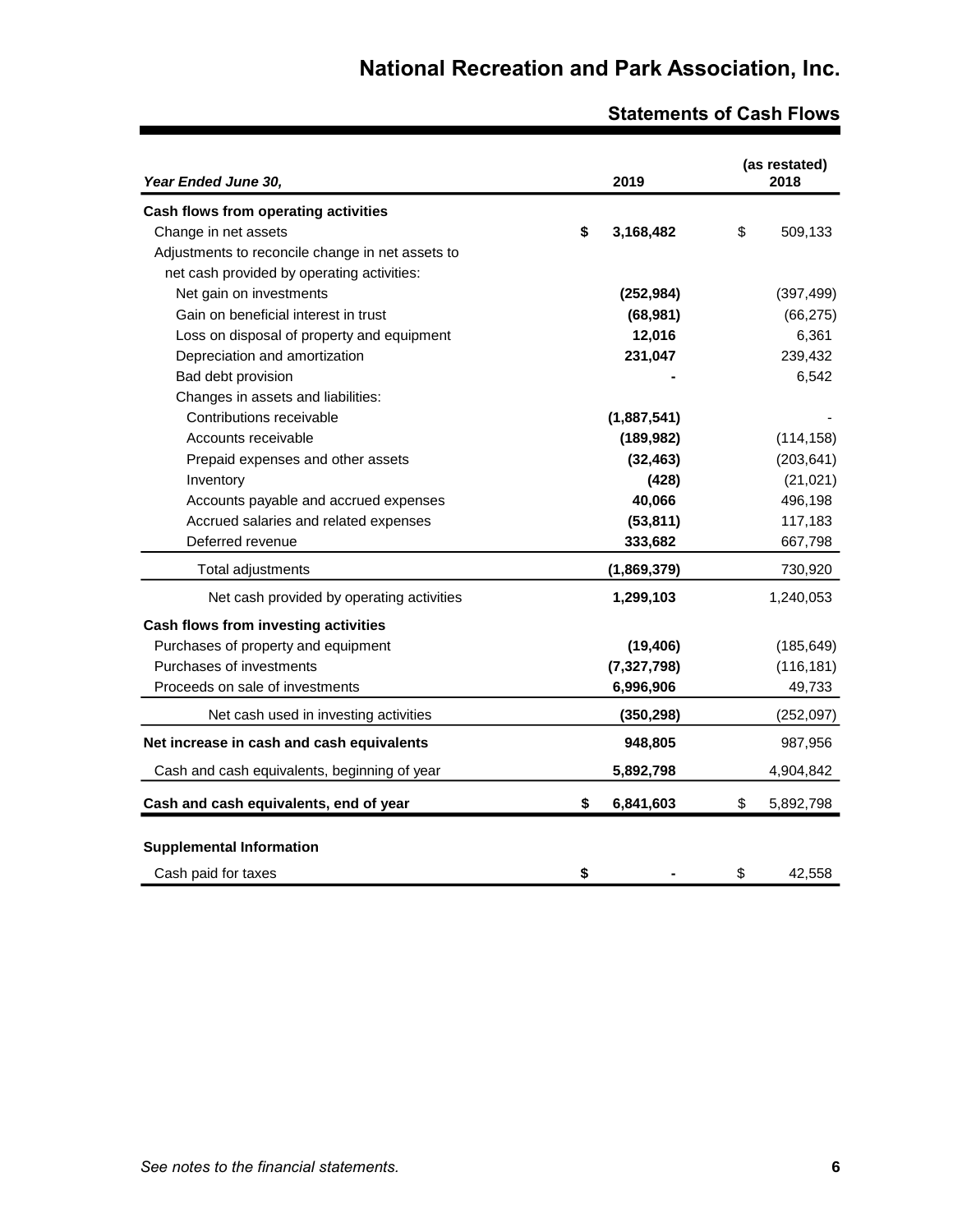#### **A. ORGANIZATION AND SUMMARY OF SIGNIFICANT ACCOUNTING POLICIES**

*Organization:* The National Recreation and Park Association, Inc. (the Association) believes that great parks are essential to creating healthy and sustainable communities. As the leading nonprofit dedicated to the advancement of public parks, we work to ensure all parks in all places are benefiting all people. We partner with our network of 60,000 park and recreation professionals as well as the 10,000 park and recreation agencies throughout the country to strengthen communities by offering equitable access to healthy activities and safe play spaces and protecting our natural resources. Parks are essential to healthy lifestyles, vibrant communities and a healthy environment.

Established in 1965, the Association advances public parks and recreation through advocacy, professional development, network building, research, grants, communications and publications, and more. The Association is incorporated under the laws of the State of New York and has its headquarters in Ashburn, Virginia. The following is a summary of the Association's core services:

The Association's public policy team works every day to represent the cause of public parks and recreation at the federal level by fighting for funding and legislation that improves access to open space and recreational opportunities for all people.

The Association creates strategic partnerships with corporations and foundations to advance the field and fill in funding gaps that exist in local communities. Through these partnerships, the Association enables local park and recreation agencies to improve parks, expand program offerings and implement policy-changes that create long-term, sustainable change and strengthen communities. Through the Association's Partnerships and Programs Department, the Association is increasing access to local parks for all people, serving meals to children during out-of-school time, providing older adults with evidence-based arthritis interventions, creating mentorship opportunities, protecting pollinators, implementing green infrastructure projects and more.

The Association provides learning opportunities to advance the development of best practices and resources that make parks and recreation indispensable elements of American communities. These resources include online learning opportunities, in-person conferences and events, certificate programs, professional certifications, online and in-person networking opportunities, and career resources.

The Association is the ultimate resource for best practices, case studies and comprehensive data related to parks and recreation. Our research offerings and publications are the standard for park and recreation insights. The Association keeps park and recreation professionals and related fields informed through its award-winning *Parks & Recreation* magazine, email communications, blog, podcast, research reports, academic journals and more.

*Income tax status:* The Association is generally exempt from federal income taxes under provisions of Section 501(c)(3) of the Internal Revenue Code (IRC). In addition, the Association qualifies for charitable contribution deductions and has been classified as an organization that is not a private foundation under Section 509(a)(2). The Association generates unrelated business income from its advertising activities. The Association had taxable unrelated business income of \$0 and \$73,027 for the years ended June 30, 2019 and 2018, respectively.

*Basis of accounting:* The accompanying financial statements have been prepared using the accrual basis of accounting. Revenue is recognized when earned and expense when the obligation has been incurred.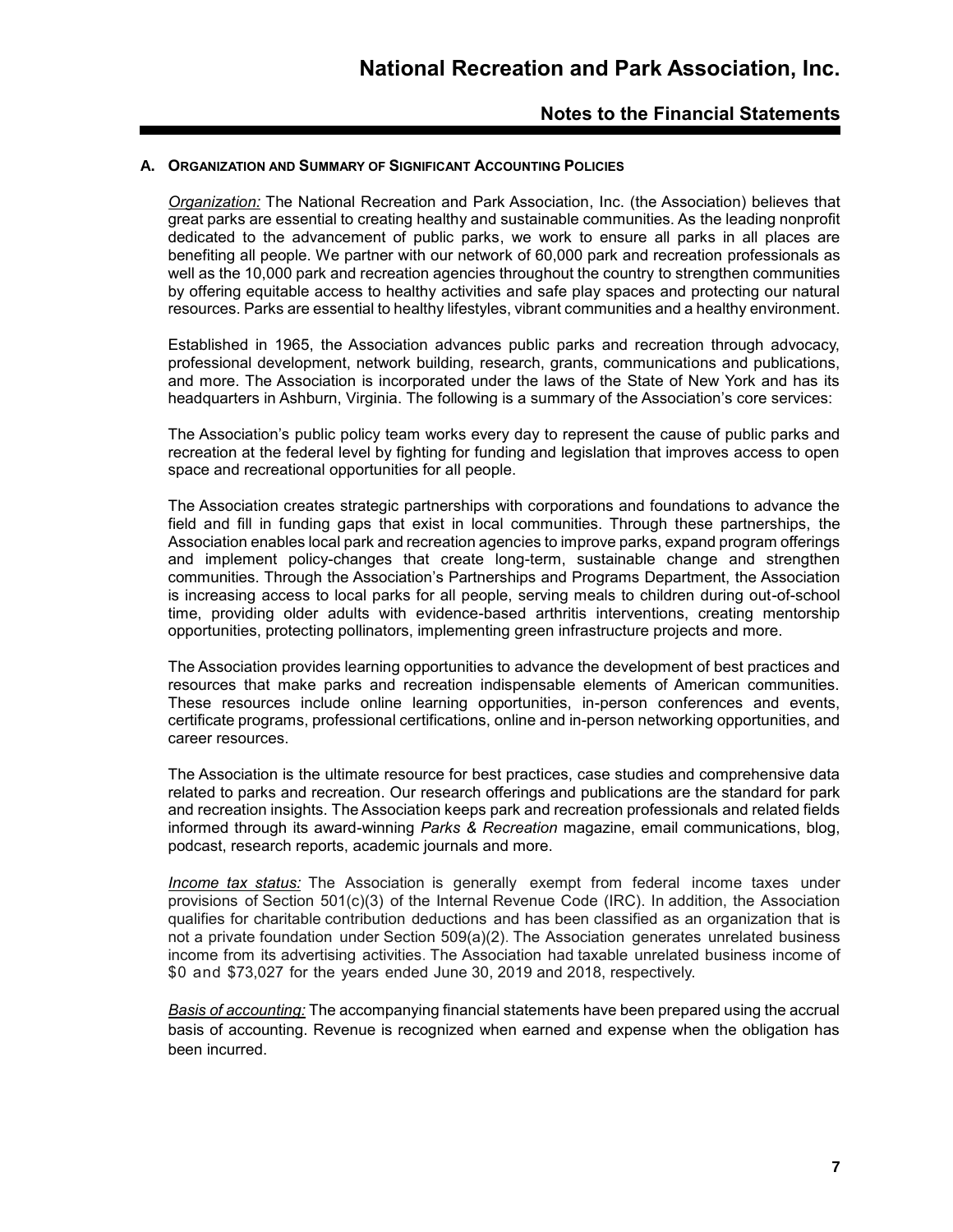#### **A. ORGANIZATION AND SUMMARY OF SIGNIFICANT ACCOUNTING POLICIES - CONTINUED**

*Cash and cash equivalents:* For purposes of reporting cash flows, the Association considers all highly liquid investments with a maturity of three months or less and which are to be used for current operations to be cash equivalents. All other highly liquid investments which are to be used for longterm purposes are classified as investments.

*Contributions receivable:* Contributions receivable that are expected to be collected in future years are recorded at their fair value, measured as the net present value of their future cash flows. The discounts on these amounts are computed using risk-adjusted interest rates applicable to the years in which the promises are received. Amortization of the discounts is included in grants and contributions revenue. Conditional promises to give are not included as support until the conditions are substantially met. Contributions receivable consist of contributions pledged to the Association. Receivables are stated at net realizable value.

*Accounts receivable:* Accounts receivable consist primarily of meeting registration fees, publication sales, and advertising. Management periodically reviews the status of all accounts receivable balances for collectability, and provides for probable losses using the allowance method. The allowance is determined based on management's experience and collection efforts. Balances that remain outstanding after the Association has used reasonable collection efforts are written off. At June 30, 2019 and 2018, management has assessed an allowance of \$11,057 and \$13,863, respectively.

*Prepaid expenses:* Prepaid expenses consist primarily of deferred costs related to future meetings. Prepaid meeting costs associated with a particular meeting are expensed in the year the meeting is held.

*Inventory:* Inventory consists of publications and other merchandise and is valued at the lower of cost or net realizable value, with cost determined using the first-in first-out method of inventory valuation. At June 30, 2019 and 2018, the Association did not record any reserve against its inventory, as it believes all items are fully salable.

*Investments:* Investments with readily determinable fair values are reflected at fair market value. The change in fair market value of these investments is recorded as a component of investment income in the statements of activities.

*Property and equipment:* Property and equipment are stated at cost less accumulated depreciation. Expenditures in excess of \$5,000 for additions, renewals and betterments are capitalized; expenditures for maintenance and repairs are charged to expense as incurred. Equipment and furniture are depreciated using straight-line methods over a useful life of three to ten years. Building and building improvements are depreciated on a straight-line basis over a useful life of five to forty years.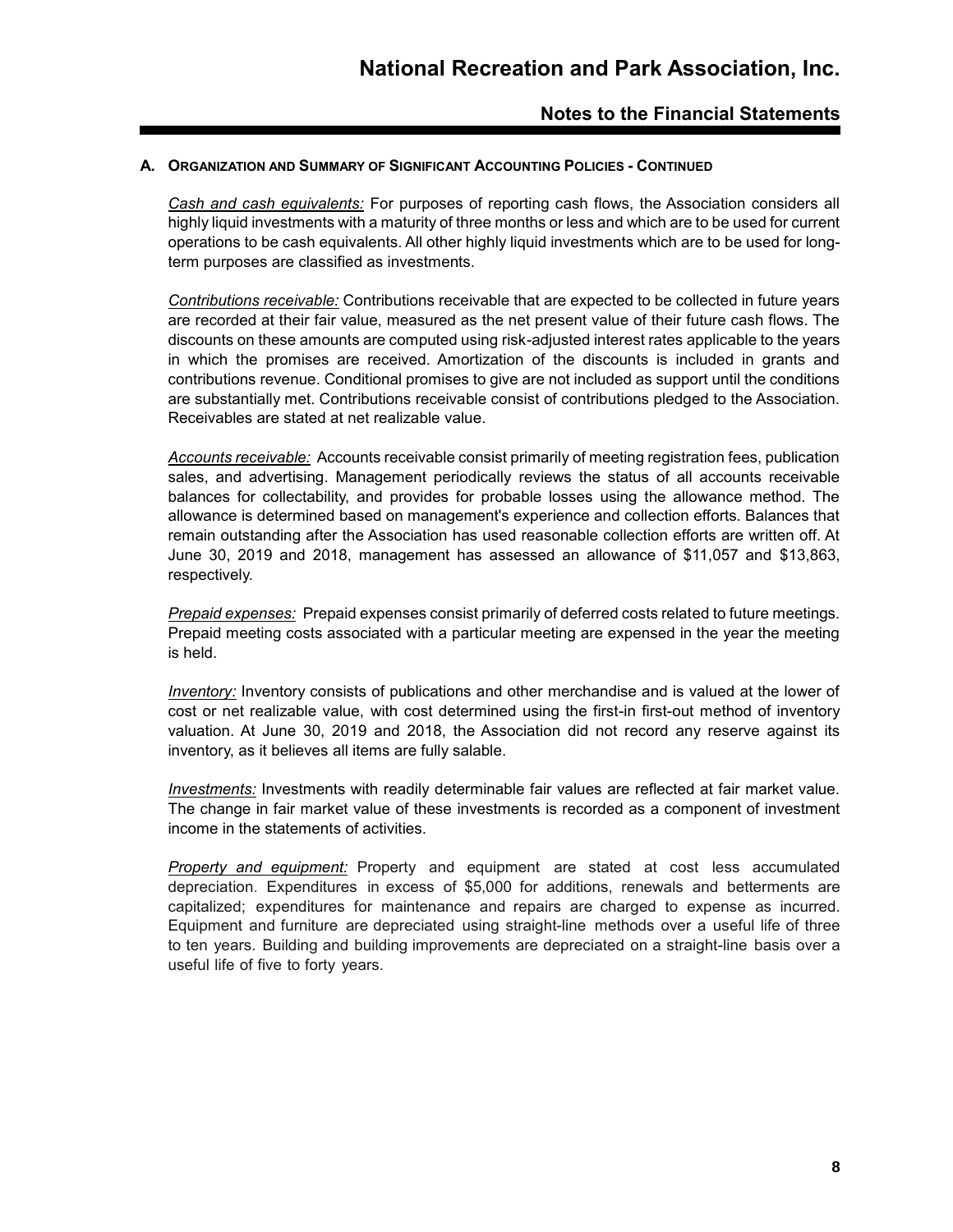#### **A. ORGANIZATION AND SUMMARY OF SIGNIFICANT ACCOUNTING POLICIES - CONTINUED**

*Valuation of long-lived assets:* The Association reviews long-lived assets for impairment whenever events or changes in circumstances indicate that the carrying amount of an asset may not be recoverable. Recoverability of the long-lived asset is measured by a comparison of the carrying amount of the asset to future undiscounted net cash flows expected to be generated by the asset. If such assets are considered to be impaired, the impairment to be recognized is measured by the amount by which the carrying amount of the assets exceeds the estimated fair value of the assets. Assets to be disposed of are reportable at the lower of the carrying amount or fair value, less costs to sell.

*Deferred revenue:* Deferred revenue consists primarily of exhibit and event registration fees and membership dues and subscriptions received in advance of the period in which they are earned.

*Net assets:* For financial statement purposes, net assets consist of the following:

*Without donor restrictions*: Net assets without donor restrictions include those net assets that are available for the general support of the Association's operations.

*With donor restrictions:* Net assets with donor restrictions have been donor restricted to specified time or purpose limitations. When a restriction expires (that is, when a stipulated time restriction ends or a purpose restriction is accomplished), net assets are reclassified to net assets without donor restrictions and reported in the statement of activities as net assets released from restriction. Additionally, there are net assets with donor restrictions for which the principal is required to be maintained in perpetuity and only the earnings can be used in the manner specified by the donor.

*Revenue recognition:* Membership dues, subscriptions and advertising revenue are recognized evenly over the applicable dues, subscription or advertising period. Revenue received for dues and subscriptions that related to subsequent years has been reflected as deferred revenue.

Conference, exposition fees and education services are recognized at the time of the conference or seminar.Amounts received in advance are recorded as deferred revenue. Publication revenue is recognized upon shipment of the material. Certification and accreditation fees are recognized upon completion of the certification or accreditation.

Government and non-government grant revenue is recognized when costs qualified under the grants are incurred. Grant costs incurred in excess of funds received are recorded as accounts receivable.

Unconditional contributions are recorded as support with or without donor restrictions depending upon the existence and/or nature of donor restrictions. Donor restricted support is reported as an increase in net assets with donor restrictions. When a restriction expires, net assets with donor restrictions are released to net assets without donor restrictions. Contributions with donor restrictions whose restrictions are met within the same period are recorded as contributions without donor restrictions.

*Functional allocation of expense:* The costs of providing various programs and other activities have been summarized on a functional basis in the statements of activities. Accordingly, certain costs have been allocated to the programs and supporting services benefited. Direct costs are charged to each program as incurred. Salary and benefits are allocated based on level of effort. Indirect costs, such as copier expense, supplies, and administrative staff expenses are allocated on a monthly basis to programs based on total expenses methodology.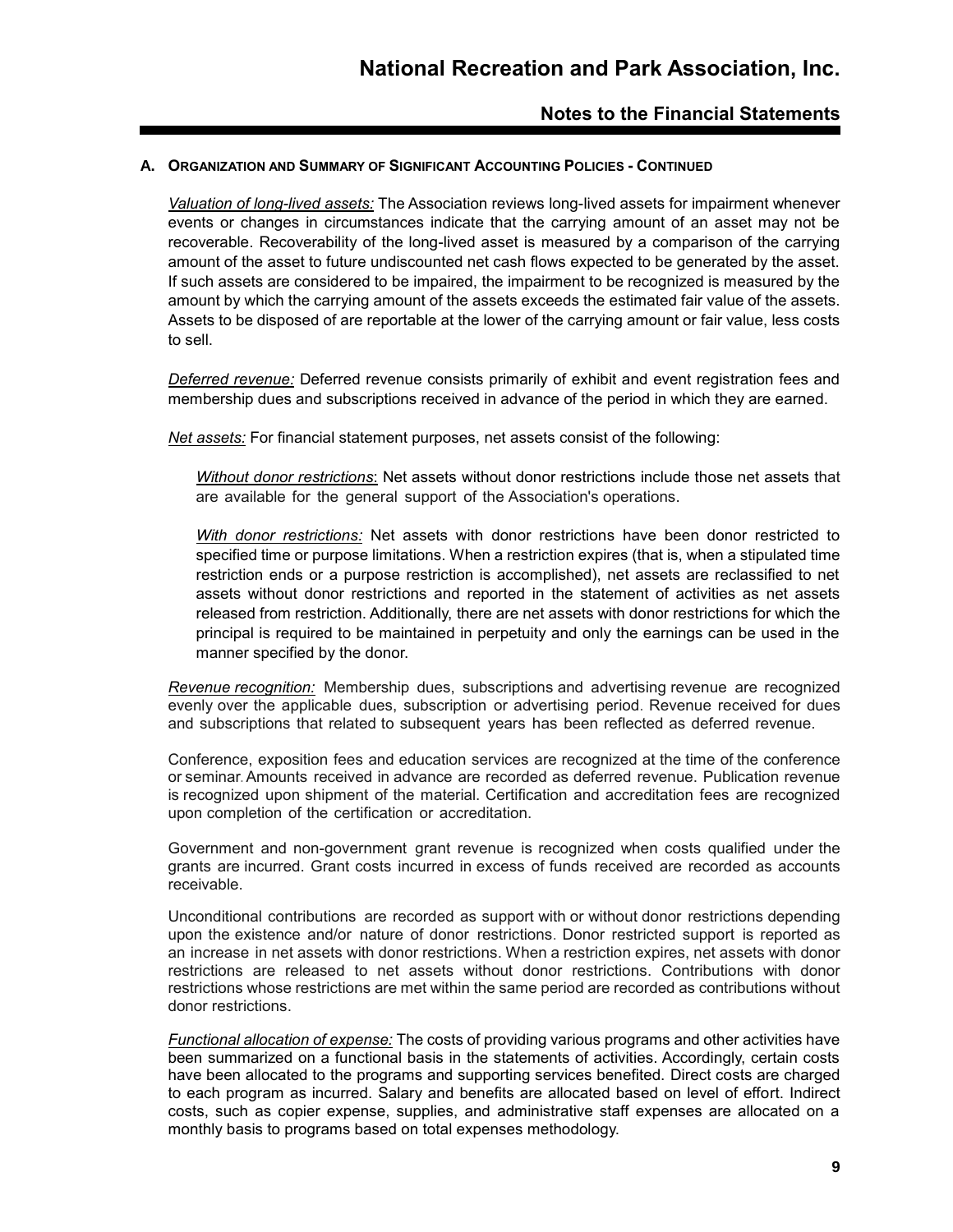#### **A. ORGANIZATION AND SUMMARY OF SIGNIFICANT ACCOUNTING POLICIES - CONTINUED**

*Use of estimates:* The preparation of financial statements in conformity with accounting principles generally accepted in the United States of America requires management to make estimates and assumptions that affect certain reported amounts and disclosures. Accordingly, actual results could differ from those estimates.

*New accounting standard:* The Financial Accounting Standards Board (FASB) issued Accounting Standards Update 2016-14, Presentation of Financial Statements of Not-for-Profit Entities (ASU 2016-14). The Association adopted the provisions of ASU 2016-14 during the year ended June 30, 2019. In addition to changes in terminology used to describe categories of net assets throughout the financial statements, new disclosures were added regarding liquidity and functional expenses.

*Subsequent events:* Subsequent events have been evaluated through September 11, 2019, which is the date the financial statements were available to be issued.

#### **B. CONCENTRATIONS**

*Credit risk:* The Association maintains cash and money market accounts with financial institutions. At times, aggregate balances may at times exceed the Federal Deposit Insurance Corporation (FDIC) insured limit per institution. The Association monitors the creditworthiness of the institution and has not experienced any credit losses on its cash and money market accounts.

*Market risk:* The Association invests funds in a professionally managed portfolio that contains various types of marketable securities. Such investments are exposed to various risks, such as fluctuations in market value and credit risk. Thus, it is at least reasonably possible that changes in these risks could materially affect investment balances and the amounts reported in the financial statements.

#### **C. LIQUIDITY AND AVAILABILITY**

The Association invests cash balances in excess of immediate liquidity needs in accordance with its investment policy. The following provides a summary of financial assets available for general expenditures at June 30, 2019:

| Financial assets:                                                |                  |
|------------------------------------------------------------------|------------------|
| Cash and cash equivalents                                        | \$<br>6,841,603  |
| Contributions receivable                                         | 1,887,541        |
| Accounts receivable, net                                         | 643,259          |
| Investments                                                      | 7,037,318        |
| Subtotal financial assets                                        | 16,409,721       |
| Less amounts not available within one year:                      |                  |
| Contributions receivable expected to be received beyond one year | (1, 131, 278)    |
| Investments that mature in excess of one year                    | (1,981,502)      |
| Restricted Investments - Donor-imposed                           | (1,824,557)      |
| Financial assets available to meet cash needs                    |                  |
| for general expenditures within one year                         | \$<br>11.472.384 |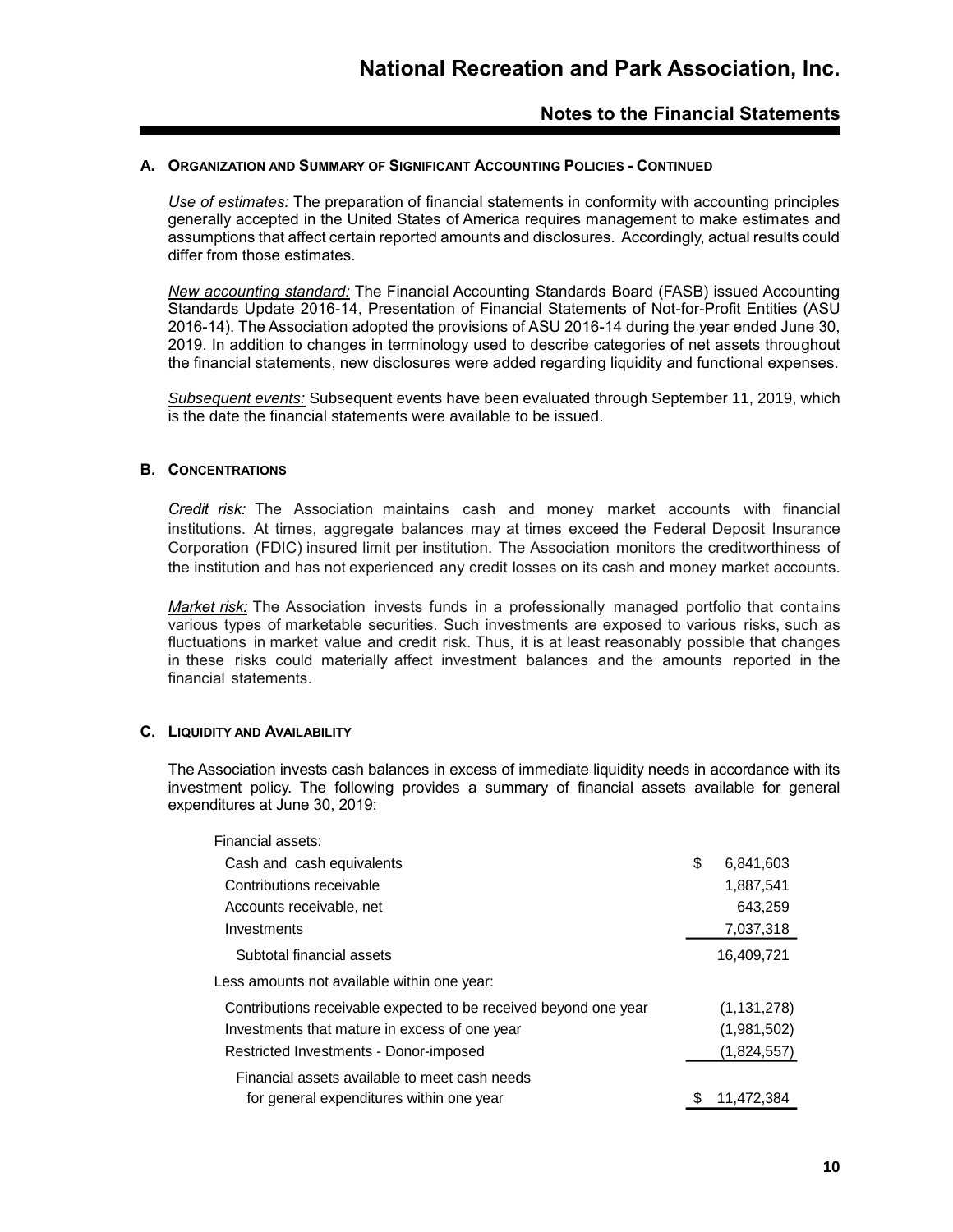#### **D. CONTRIBUTIONS RECEIVABLE**

The Association records unconditional contributions receivable that are expected to be collected within one year at net realizable value. In addition, the Association records multi-year contributions receivable at the present value of their estimated future cash flows using a discount rate of 2.25%. Furthermore, based on past collection history, the Association expects to collect all outstanding contributions receivable and; as a result, no allowance for potentially uncollectible contributions receivable has been recorded as of June 30, 2019 and 2018, respectively.

Contributions receivable are recorded at their net realizable value and consist of the following as of June 30,:

|                                                            |    | 2019                 | 2018 |  |
|------------------------------------------------------------|----|----------------------|------|--|
| Amount due in one year<br>Amount due in more than one year | \$ | 756,263<br>1,200,000 | \$   |  |
|                                                            |    | 1,956,263            |      |  |
| Less discount to net present value                         |    | (68, 722)            |      |  |
|                                                            | S. | 1,887,541            | S.   |  |

#### **E. INVESTMENTS AND FAIR VALUE MEASUREMENTS**

In accordance with accounting principles generally accepted in the United States of America, the Association uses the following prioritized input levels to measure fair value of financial instruments. The input levels used for valuing financial instruments are not necessarily an indication of risk.

Level 1 – Observable inputs that reflect quoted prices for identical assets or liabilities in active markets, such as stock quotes.

Level 2 – Includes inputs other than level 1 that are directly or indirectly observable in the marketplace, such as yield curves or other market data. Corporate and government bonds are classified as Level 2 investments as there are no quoted market prices in active markets for identical assets. Their value is determined using models and other valuation methodologies, which are corroborated by market data.

Level 3 – Unobservable inputs which reflect the Association's assessment of the assumptions that market participants would use in pricing the asset or liability including assumptions about risk, such as bid/ask spreads and liquidity discounts.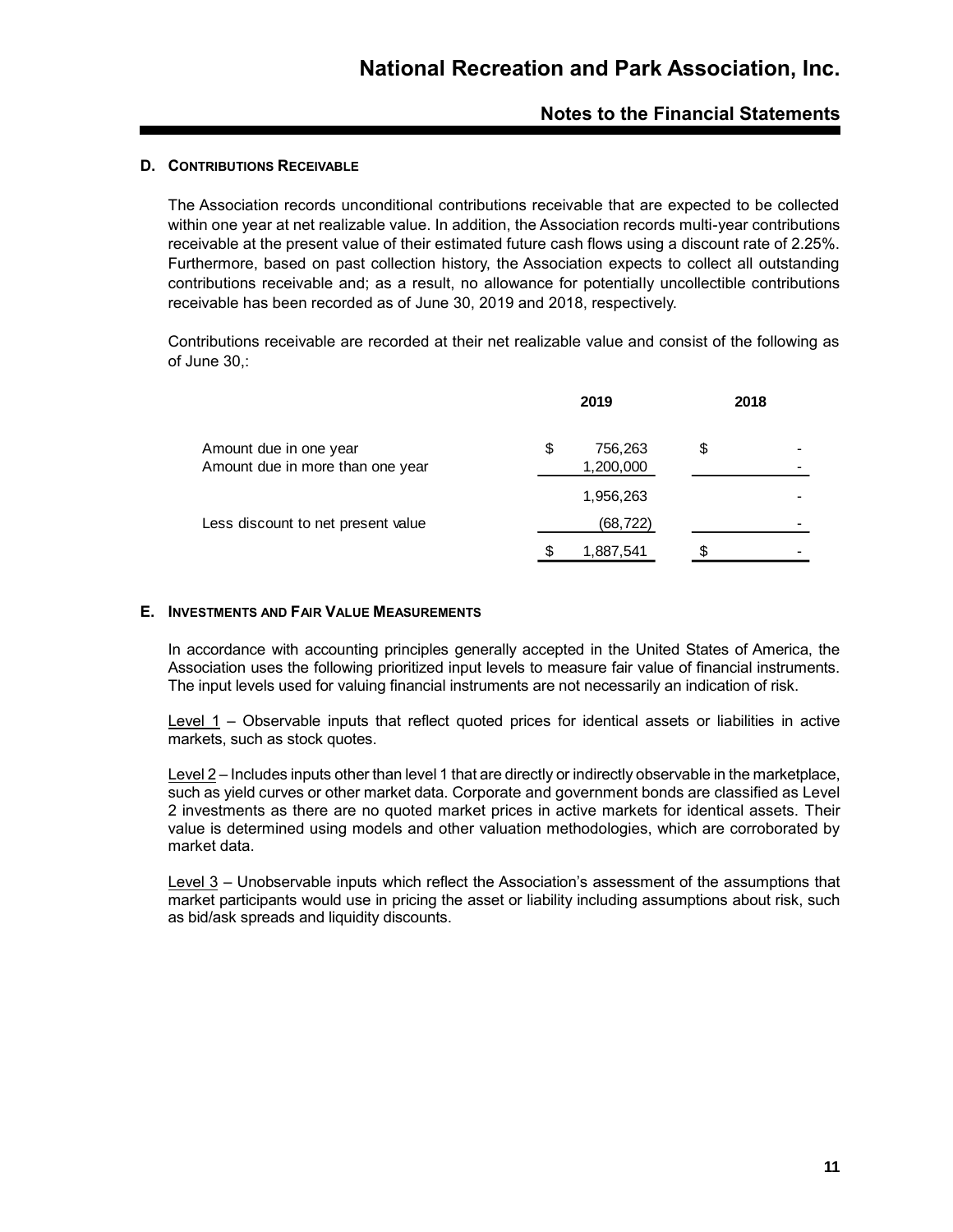#### **E. INVESTMENTS AND FAIR VALUE MEASUREMENTS - CONTINUED**

The following is a summary of the input levels used to determine fair values at June 30,:

| 2019                                 | <b>Total</b> |           | Level 1         | Level <sub>2</sub> | Level 3 |  |
|--------------------------------------|--------------|-----------|-----------------|--------------------|---------|--|
|                                      |              |           |                 |                    |         |  |
| Equity securities - common stock     | \$           | 3,640,703 | \$<br>3,640,703 | \$                 | \$      |  |
| Equity securities - mutual funds     |              | 135,140   | 135,140         |                    |         |  |
| Fixed income - exchange traded funds |              | 827,608   | 827,608         |                    |         |  |
| U.S. Government Obligations          |              | 905,770   |                 | 905,770            |         |  |
| Municipal bonds                      |              | 420,025   |                 | 420,025            |         |  |
| Corporate bonds                      |              | 830,220   |                 | 830,220            |         |  |
| Investments carried at fair value    |              | 6,759,466 | 4,603,451       | 2,156,015          |         |  |
| Money Market Funds*                  |              | 277,852   |                 |                    |         |  |
| <b>Total Investments</b>             | S            | 7,037,318 |                 |                    |         |  |
|                                      |              |           |                 |                    |         |  |
| 2018                                 |              | Total     | Level 1         | Level 2            | Level 3 |  |
| Equity securities - common stock     | \$           | 4,005,320 | 4,005,320<br>\$ | \$                 | \$      |  |
| Fixed income - mutual funds          |              | 1,037,451 | 1,037,451       |                    |         |  |
| Equity securities - mutual funds     |              | 358,288   | 358,288         |                    |         |  |
| Fixed income - exchange traded funds |              | 500,663   | 500,663         |                    |         |  |
| Investments carried at fair value    |              | 5,901,722 | 5,901,722       |                    |         |  |
| Money Market Funds*                  |              | 551,720   |                 |                    |         |  |
| <b>Total Investments</b>             | \$           | 6,453,442 |                 |                    |         |  |

\* Money market funds included in the investment portfolio are not subject to the provisions of the fair value measurements as they are recorded at cost.

The deferred compensation plan assets are classified as Level 1 based on the ability of the Association to redeem amounts at market value in the near term. The deferred compensation liability is based on the fair value of the deferred compensation plan assets, which are observable inputs and is hence classified as Level 1. Money market funds included in the investment portfolio are not subject to the provisions of the fair value measurement standard as they are recorded at cost. The deferred compensation plan assets consist of the following as of June 30,:

|                         |   | 2019    | 2018    |
|-------------------------|---|---------|---------|
| Mutual funds - equities |   | 243.813 | 218,896 |
| Money market funds      |   | 52.996  | 47.071  |
|                         | S | 296,809 | 265,967 |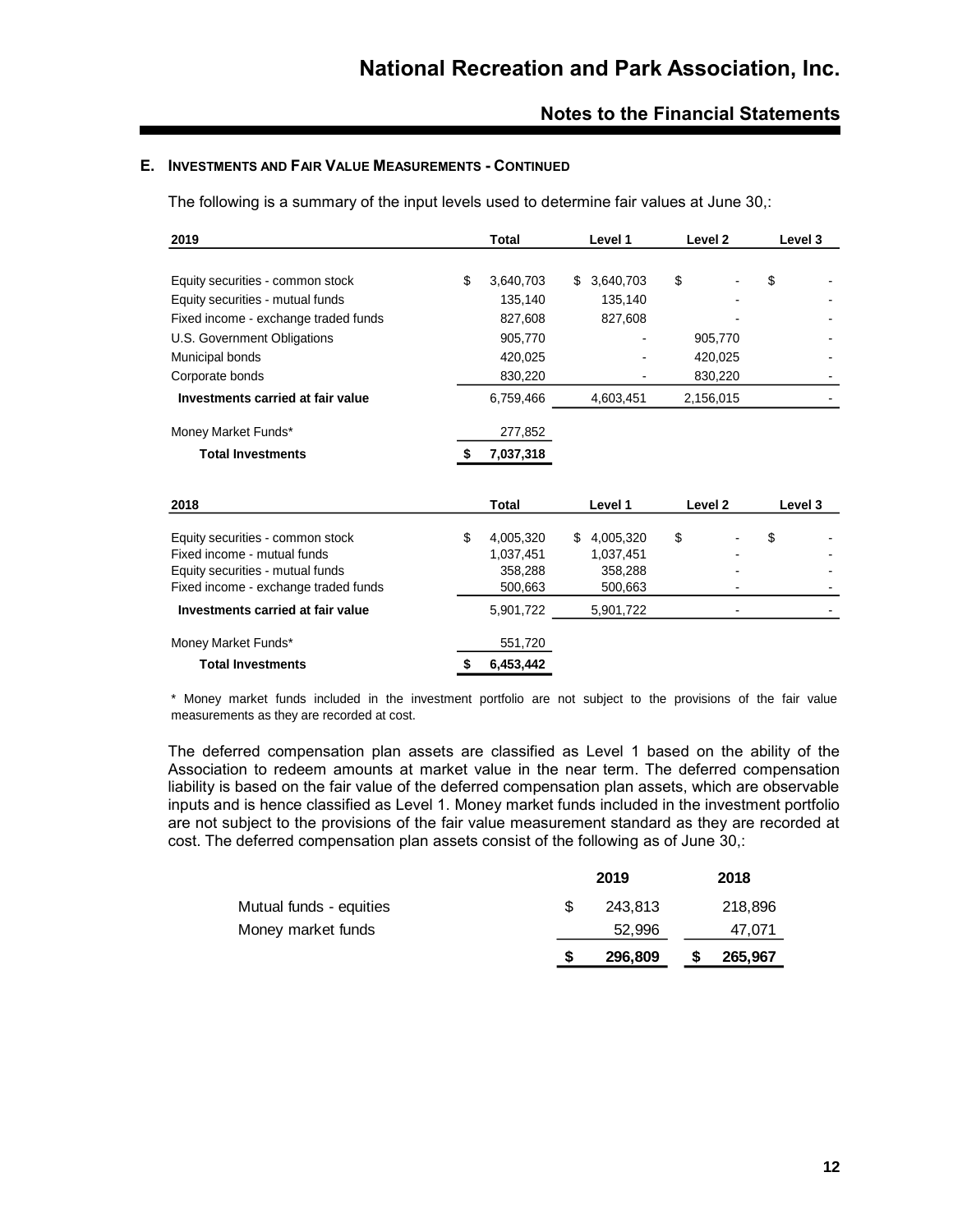#### **F. PROPERTY AND EQUIPMENT**

Property and equipment consists of the following at June 30,:

|                                                   | 2019           | 2018            |
|---------------------------------------------------|----------------|-----------------|
| Building and building improvements on leased land | 4,747,192<br>S | 4,751,378<br>\$ |
| Computer and equipment                            | 644.957        | 652,288         |
| Furniture and fixtures                            | 487,028        | 487,028         |
|                                                   | 5,879,177      | 5,890,694       |
| Less: accumulated depreciation and amortization   | (3,344,446)    | (3,132,306)     |
|                                                   | 2,534,731      | 2,758,388       |

The Association leases its land from the Northern Virginia Regional Park Authority for \$1 per year. The lease agreement was signed in 1997 and extends fifty years plus two twenty-year options.

#### **G. DEFERRED REVENUE**

Deferred revenue consists of the following as of June 30,:

| Event registrations and exhibit fees<br>Member dues and subscriptions | 3.932.726<br>1,276,845 | 3,635,852<br>1,240,037 |
|-----------------------------------------------------------------------|------------------------|------------------------|
|                                                                       | 5,209,571              | 4,875,889              |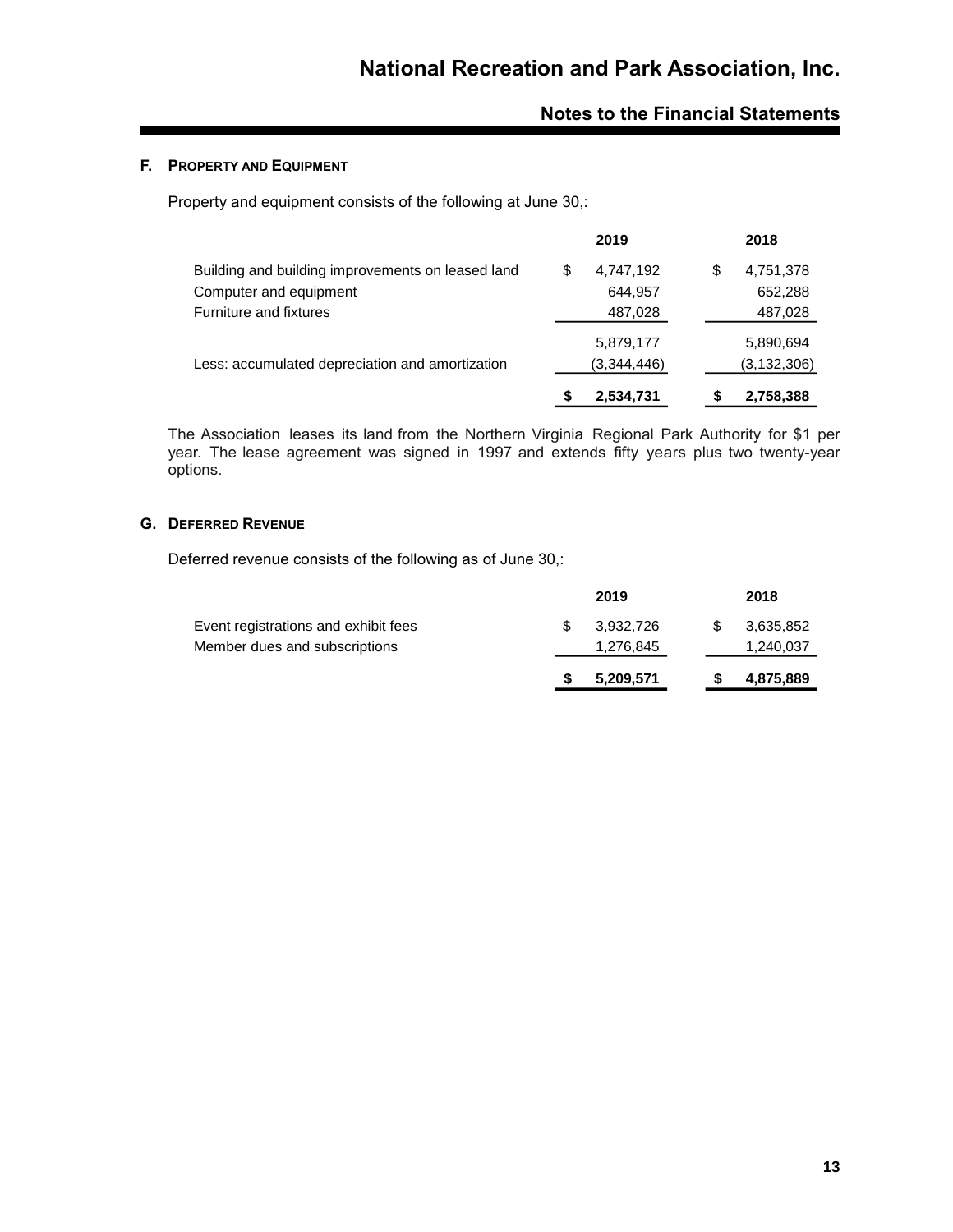#### **H. NET ASSETS WITH DONOR RESTRICTIONS**

Net assets with donor restrictions are available for the following purposes as of June 30,:

|                                          |    | 2019      |    | 2018      |
|------------------------------------------|----|-----------|----|-----------|
| Restricted for time or purpose:          |    |           |    |           |
| Endowments                               | \$ | 833,948   | \$ | 807,879   |
| Corporate and foundation partnerships    |    | 4,811,350 |    | 2,853,690 |
| Beneficial interest in trust             |    | 1,062,312 |    | 993,331   |
| Special memorial funds                   |    | 608,657   |    | 516,546   |
| Total restricted for time or purpose     |    | 7,316,267 |    | 5,171,446 |
| Restricted in perpetuity:                |    |           |    |           |
| Endowment fund                           | \$ | 202,947   | \$ | 202,947   |
| Scholarship and internship fund          |    | 186,288   |    | 186,288   |
| Joseph Lee library                       |    | 150,657   |    | 150,657   |
| Crawford lecture                         |    | 25,000    |    | 25,000    |
| Total restricted in perpetuity           |    | 564,892   |    | 564,892   |
| Total net assets with donor restrictions | 5  | 7,881,159 |    | 5,736,338 |

#### **I. ENDOWMENT FUNDS**

The Association's endowment is made up of funds with donor restrictions established to finance the various activities noted in Note H. As required by GAAP, net assets associated with endowment funds are classified and reported based on the existence or absence of donorimposed restrictions. The unspent accumulations of investment earnings on endowment funds are classified as net assets with donor restrictions restricted for time or purpose until those amounts are appropriated for expenditure by the Association.

*Interpretation of relevant law*: The Association has interpreted the Uniform Prudent Management of Institutional Funds Act (UPMIFA) as requiring the preservation of the fair value of the original gift as of the gift date of the donor restricted endowment funds absent explicit donor stipulations to the contrary. As a result of this interpretation, the Association classifies as net assets with donor restrictions held in perpetuity: (a) the original value of gifts donated to the permanent endowment, (b) the original value of subsequent gifts to the permanent endowment and (c) accumulations to the permanent endowment made in accordance with the direction of the applicable donor gift instrument at the time the accumulation is added to the fund. The remaining portion of the donor restricted endowment fund that is not classified in net assets with donor restrictions held in perpetuity are classified as net assets with donor restrictions for time or purpose until those amounts are appropriated for expenditure by the Association in a manner consistent with the standard of prudence prescribed by UPMIFA.

*Funds with deficiencies:* From time to time, the fair value of assets associated with an individual donor restricted endowment fund may fall below the level that the donor or UPMIFA requires the Association to retain as a fund of perpetual duration. There were no such deficiencies as of June 30, 2019 and 2018.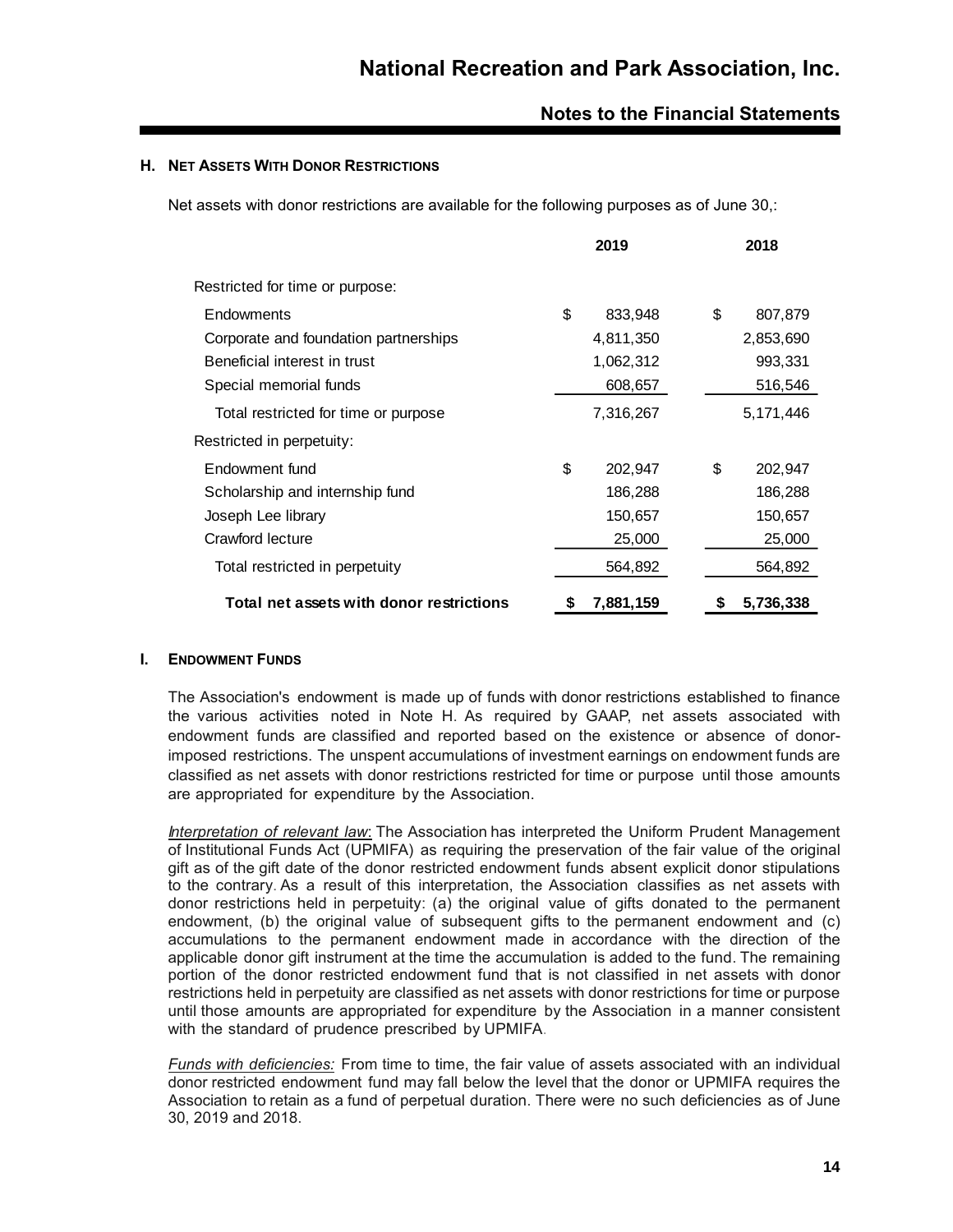#### **I. ENDOWMENT FUNDS - CONTINUED**

*Return objectives and risk parameters*: The Association has adopted investment and spending policies for endowment assets that attempt to provide a predictable stream of funding to programs supported by its endowment while seeking to maintain the purchasing power of the endowment assets. Endowment assets are invested in funds with a primary objective of allowing the fund to grow over time. The objective of the net assets with donor restrictions held in perpetuity is the preservation of capital.

*Strategies employed for achieving objectives and spending policy*: The Association's investments are managed in a balanced portfolio and are intended to be more aggressive than fixed income portfolios and less aggressive than equity portfolios. A positive return is expected over the time of the investment, although there may be periods with negative return. The earnings on the net assets with donor restrictions held in perpetuity are released from restricted funds as amounts are approved and used in accordance with donor stipulations.

*How investment objectives relate to spending policy*: The Association's investments are managed in a balanced portfolio and is intended to be more aggressive than fixed income portfolios and less aggressive than equity portfolios. A positive return is expected over time. The objective of the net assets with donor restrictions held in perpetuity is the preservation of the capital.

Changes in endowment net assets consist of the following for the year ended June 30, 2019:

|                                      | <b>Donor</b><br><b>Restrictions</b> |  | Time or<br><b>Purpose</b> |   | Held in<br><b>Perpetuity</b> |   | Total     |  |
|--------------------------------------|-------------------------------------|--|---------------------------|---|------------------------------|---|-----------|--|
| Beginning of year                    | \$                                  |  | \$<br>807,879             | S | 564,892                      | S | 1,372,771 |  |
| Investment income                    |                                     |  |                           |   |                              |   |           |  |
| Interest and dividends               |                                     |  | 17,553                    |   |                              |   | 17,553    |  |
| Realized and unrealized gain, net    |                                     |  | 33,661                    |   |                              |   | 33,661    |  |
| Total investment income              |                                     |  | 51.214                    |   |                              |   | 51,214    |  |
| Amounts appropriated for expenditure |                                     |  | (25,145)                  |   |                              |   | (25,145)  |  |
| Net assets, end of year              |                                     |  | 833.948                   |   | 564,892                      |   | 1,398,840 |  |

Changes in endowment net assets consist of the following for the year ended June 30, 2018:

|                                      | <b>Donor</b><br><b>Restrictions</b> |  | Time or<br><b>Purpose</b> |   | Held in<br><b>Perpetuity</b> | Total           |  |
|--------------------------------------|-------------------------------------|--|---------------------------|---|------------------------------|-----------------|--|
| Beginning of year                    | \$                                  |  | \$<br>761.657             | S | 564,892                      | \$<br>1,326,549 |  |
| Investment income                    |                                     |  |                           |   |                              |                 |  |
| Interest and dividends               |                                     |  | 17,680                    |   |                              | 17,680          |  |
| Realized and unrealized gain, net    |                                     |  | 58,790                    |   |                              | 58,790          |  |
| Total investment income              |                                     |  | 76.470                    |   |                              | 76,470          |  |
| Amounts appropriated for expenditure |                                     |  | (30, 248)                 |   |                              | (30, 248)       |  |
| Net assets, end of year              | S                                   |  | 807,879                   |   | 564,892                      | 1,372,771       |  |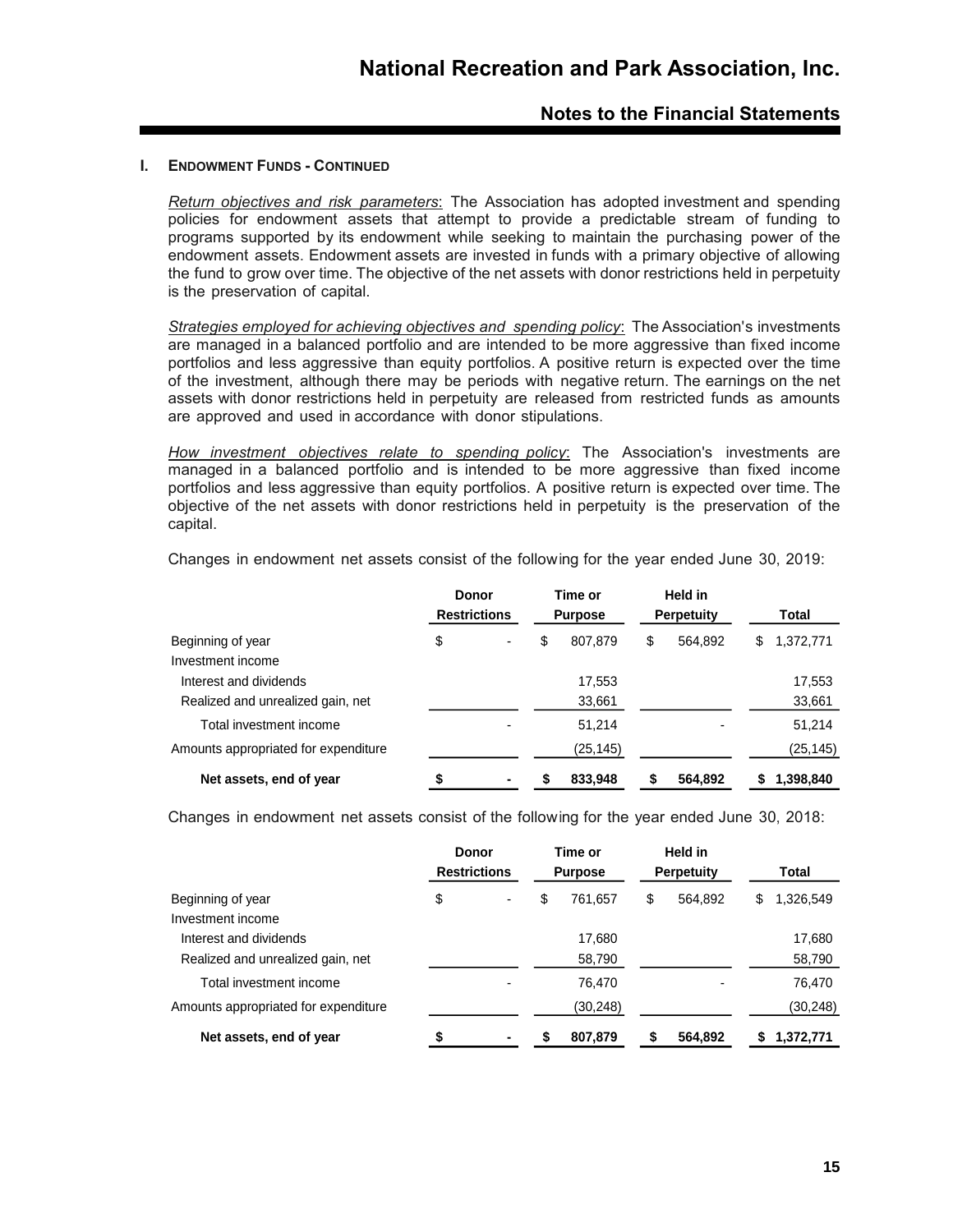#### **J. RETIREMENT PLANS**

*Defined contribution plan*: The Association has a defined contribution plan which covers all employees who meet certain eligibility requirements. All regular employees working 20 hours or more per week are eligible for this plan. The Association matches equivalent contributions up to 6% of each eligible employee's gross salary. Total contribution expense was \$310,204 a n d \$306,161 for the years ended June 30, 2019 and 2018, respectively.

*Deferred compensation plan*: The Association also sponsors deferred compensation plans for senior level employees. The plans provide a number of payment options commencing upon retirement, separation from service or death. As of June 30, 2019 and 2018, the plans' investment balances totaled \$296,809 and \$265,967, respectively. The investments and related liability are included in the accompanying statements of financial position.

#### **K. COMMITMENTS AND CONTINGENCIES**

Federal awards: Amounts received or receivable from government agencies under various contracts or federal grant awards may be subject to audit and adjustment by the government agencies. The amount, if any, of expenditures which may be potentially disallowed cannot be determined at this time, although management expects such amounts, if any, to be immaterial.

Hotel commitments: The Association has entered into agreements with several hotels to provide conference facilities and room accommodations for its conferences through 2023. The agreements contain various clauses whereby the Association is liable for liquidated damages in the event of cancellation or lower than anticipated attendance. The total commitment under the agreements is not determinable as it depends upon attendance and other unknown factors. However, the Association has purchased an insurance policy to mitigate any potential losses.

Employment: In September 2015, a new agreement was entered into between the Association and the President and Chief Executive Officer (Executive) with a termination date of June 30, 2021. The contract provides for severance payments equal to a minimum of eight months' salary plus one month salary for each year completed during the Executive's tenure with the Association, subject to a minimum of eight months' and a maximum of 12 months' salary if terminated without cause, based upon the employee's salary at the date of the termination. In June 2018, a new agreement was entered into between the Association and the new President and Chief Executive Officer with a termination date of May 31, 2022. The contract provides for severance payments equal to a minimum of six months' salary if terminated without cause, based upon the employee's salary at the date of the termination.

#### **L. BENEFICIAL INTEREST IN TRUST**

The Association is the beneficiary of an irrevocable charitable trust held by a bank trustee. The distribution has been specified to be used for a specific purpose and therefore is shown as a component of donor-restricted net assets. The funds will be received after the expiration of 15 years after the death of the last individual beneficiary mentioned in the trust.

The date of death of the last individual beneficiary was June 9, 2006; consequently, the distribution will occur after June 9, 2021.

The beneficial interest in the trust is reported at its fair value of \$1,062,312 and \$993,331 at June 30, 2019 and 2018, respectively, which is estimated as the fair value of the underlying trust assets.